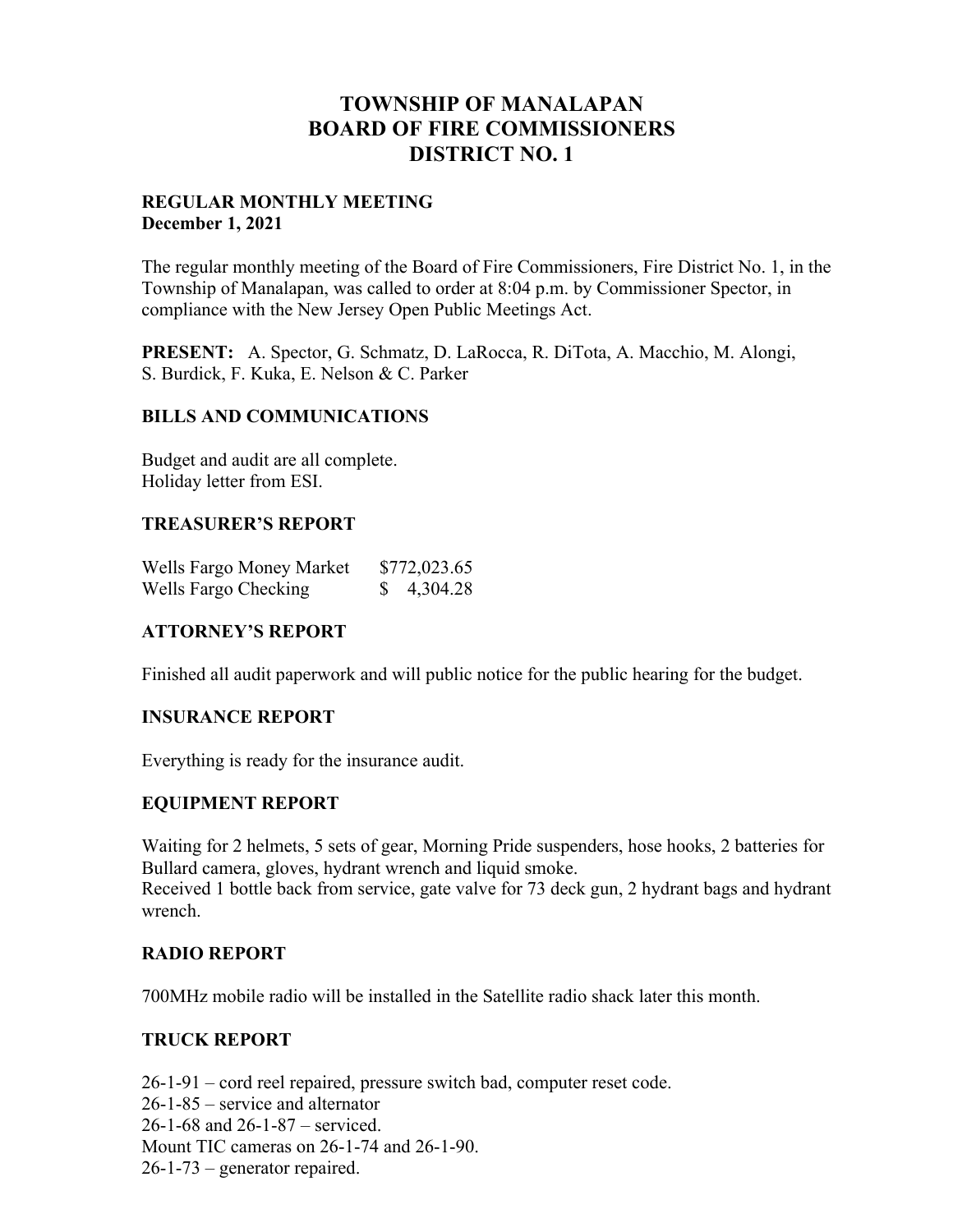26-1-90- recall bolts in the torc box.

## **CHIEF'S REPORT**

41 calls for the month. TICs were installed and placed into service on 90 and 91. Pedal cutter is on 80 and operational. Rehab supplies have been ordered. Ice Rescue Class is scheduled for February 5th. Spoke with Mid Atlantic Air & New Jersey Fire Equipment about Scott packs. Requesting foam inductor for 80 and 5 gallon pail of Foam Universal. Need 2 Lieutenant shields at \$45 each.

### **MEMBERSHIP REPORT**

No report.

#### **ASSOCIATION REPORT**

Chief Alongi and Commissioner LaRocca have been measured for their uniforms. Jackets have been ordered.

#### **TRUSTEES' REPORT**

No report.

#### **OLD BUSINESS**

See attached.

#### **NEW BUSINESS**

Commissioner Schmatz made a motion to pay all vouchers; this was seconded by Commissioner LaRocca. All voted aye.

Commissioner DiTota made a motion to introduce the 2022 budget and a discussion was held; this was seconded by Commissioner Spector. All voted aye.

Commissioner DiTota made a Resolution accepting the audit which after review had no comments; this was seconded by Commissioner Spector. All voted aye.

Commissioner LaRocca made a motion for \$800 to purchase a foam inductor; this was seconded by Commissioner Schmatz. All voted aye.

Commissioner LaRocca made a motion for \$100 to purchase 2 Lieutenant shields; this was seconded by Commissioner Schmatz. All voted aye.

Commissioner Schmatz made a motion for \$300 to purchase a DeWalt blower; this was seconded by Commissioner Macchio. All voted aye.

Meeting opened to the public at 8:33 p.m.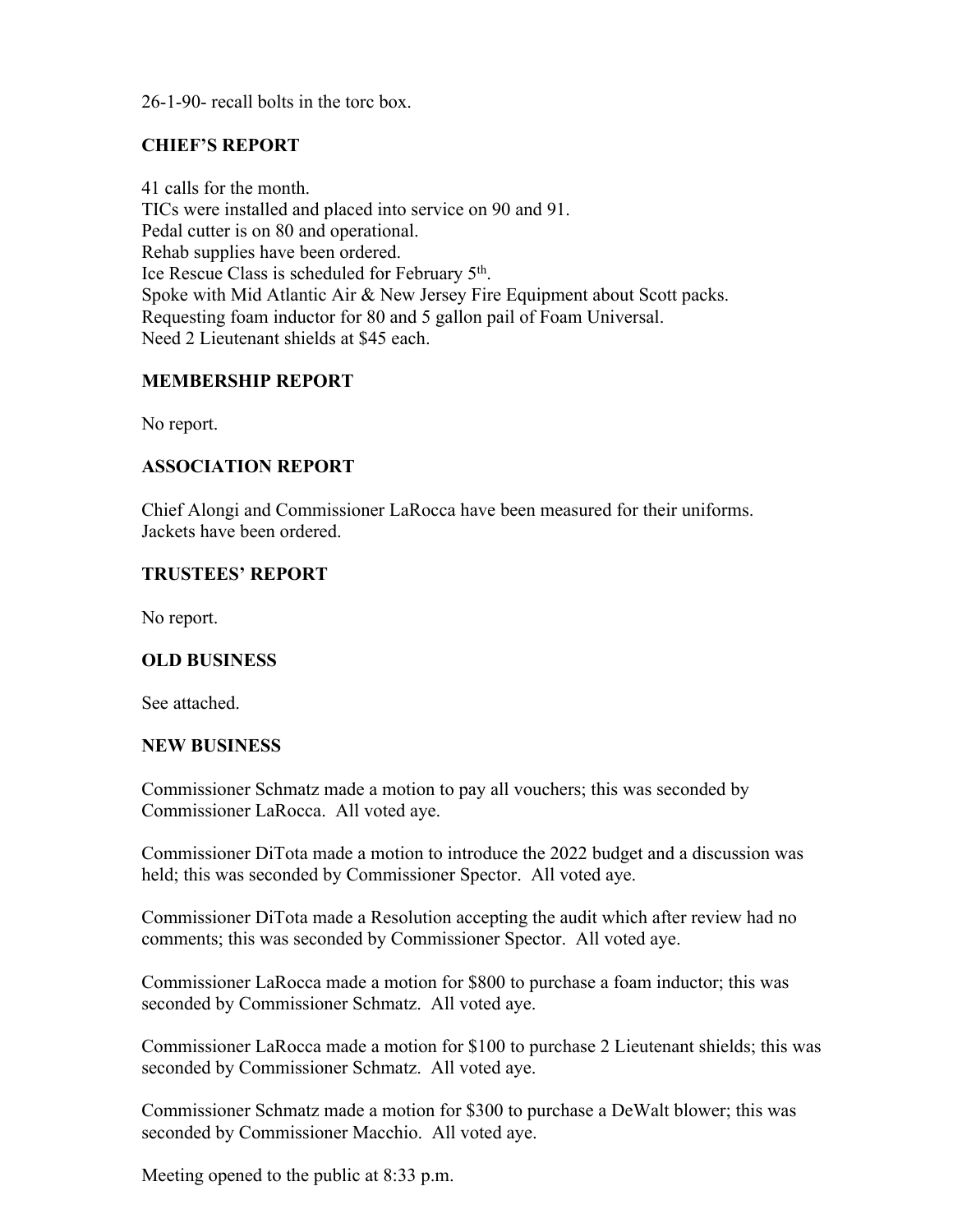A motion was made by Commissioner Spector to adjourn; it was seconded by Commissioner DiTota and all voted aye.

Meeting adjourned at 8:35 p.m.

Respectfully submitted, George Schmatz, Treasurer